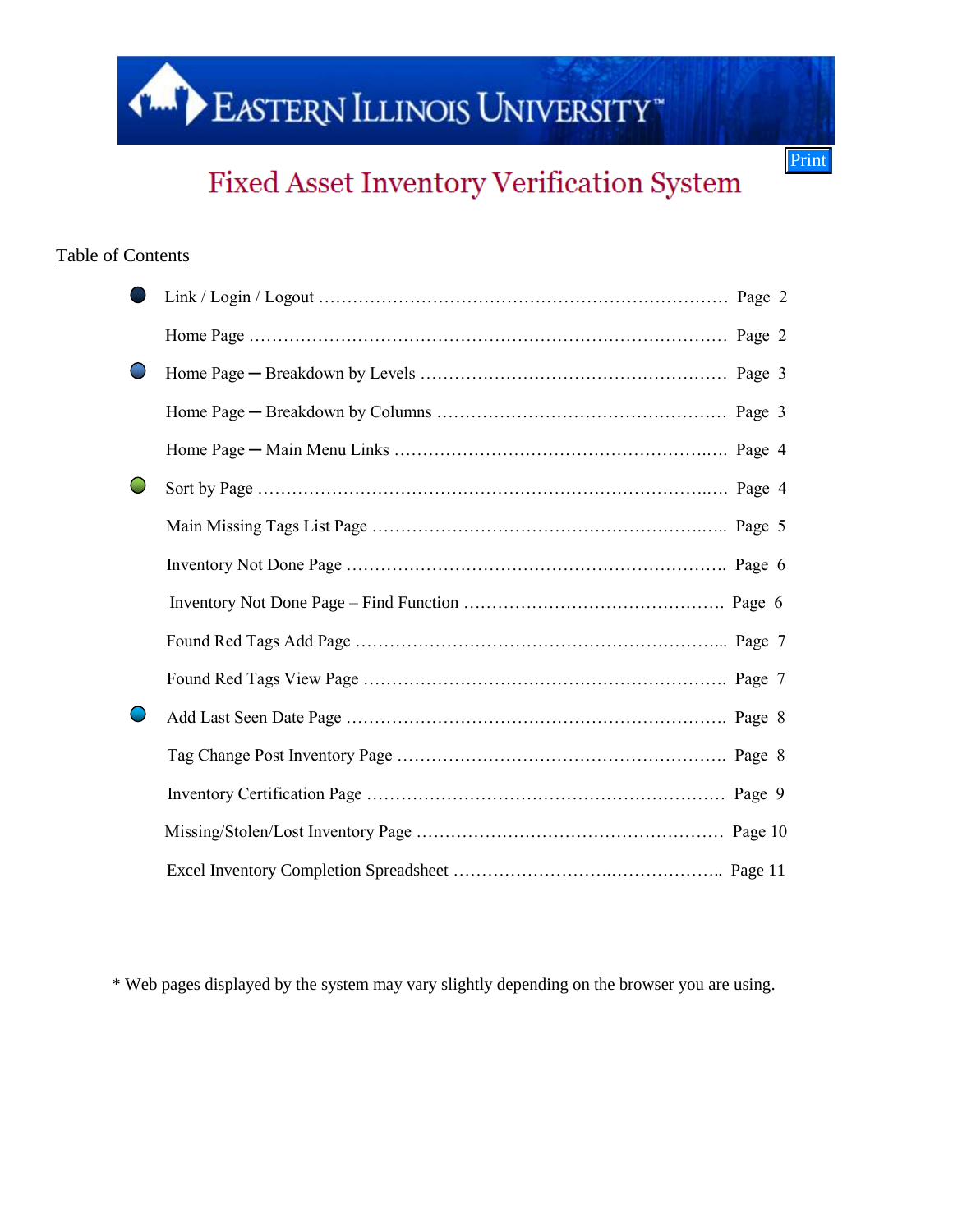# **Annual Fixed Asset Inventory Verification System ─ Link / Login / Logout**

• In a browser (Internet Explorer) type in[: https://www.eiu.edu/busofc/FA/fa\\_login2.php](https://www.eiu.edu/busofc/FA/fa_login2.php)



Use your **EIU Net ID** and **Password** to Login to the system.

| EditTestern Shops University (1 Flood Appel Divertime Te.                                                                                                                                                                       | happ + Earlety + Tools +                                                                                                                          |
|---------------------------------------------------------------------------------------------------------------------------------------------------------------------------------------------------------------------------------|---------------------------------------------------------------------------------------------------------------------------------------------------|
| EASTERN ILLINOIS UNIVERSITY"                                                                                                                                                                                                    | sauch as adultisetory<br>A to Z   Parthermail                                                                                                     |
| esuadu - Rusiness Office                                                                                                                                                                                                        |                                                                                                                                                   |
| Login to the Fixed Asset Inventory Verification System                                                                                                                                                                          |                                                                                                                                                   |
| Welcome to the Ford Asset Invertory Verification System.                                                                                                                                                                        |                                                                                                                                                   |
| In order do online inventory verification and cartification, you first need to login to the EIX Online Fixed Asest Divertory Verification System<br>uang your Etti usamane and Paceword like you use to log into your computer. |                                                                                                                                                   |
| EIL Not ID<br>Login                                                                                                                                                                                                             |                                                                                                                                                   |
| <b>JANUTIACHE</b><br>Information Partnered                                                                                                                                                                                      |                                                                                                                                                   |
| <b>Passwitt</b>                                                                                                                                                                                                                 |                                                                                                                                                   |
| After entering your<br>Login<br><b>TIU Net ID and</b><br>Password (Sck Login)<br>to were the system.                                                                                                                            |                                                                                                                                                   |
| login again to view your Equipment Inventory Listing.                                                                                                                                                                           | For security reasons, the system will automatically log you out after a paned of inactivity of 15 minutes. If that occurs, you will smply need to |
| If you have any questions please contact:                                                                                                                                                                                       |                                                                                                                                                   |
| Joni Lutz<br>Eastern Illinos University<br>Charleston, E. 61920                                                                                                                                                                 |                                                                                                                                                   |

After successfully logging in you will arrive at the Annual Fixed Asset Inventory Verification System home page.

# **Annual Fixed Asset Inventory Verification System ─ Home Page**

| Horve   Lincoln     | Son by Fire #                                                  |                               | Muarn Ten list                |                               |                    | Front West TAGs Gales. Add View |               |
|---------------------|----------------------------------------------------------------|-------------------------------|-------------------------------|-------------------------------|--------------------|---------------------------------|---------------|
|                     | <b>Welcome to Annual Fixed Asset Inventory Verification</b>    |                               |                               |                               |                    |                                 |               |
|                     | Carl II, Rend's Brow sammary as Cattorian                      |                               |                               |                               |                    |                                 |               |
| Custombasi          | Equipment<br><b>Mariager</b>                                   | Tanal<br>Austra               | <b>Inventory</b><br>Down.     | <b>INVESTIGAN</b><br>New Dees | Taur<br>Mastrocent | <b>High</b>                     | Express<br>Te |
| <b>Gasy O'Beed</b>  |                                                                | 1884                          | חו                            | 1881                          | .                  | Add Writer                      | ×.            |
|                     | Care II Rent's during summary an Customan by Equipment Hanager |                               |                               |                               |                    |                                 |               |
| Castrofaco          | Euclidate<br>Manager                                           | <b>Total</b><br><b>Arantz</b> | <b>Manager</b><br><b>Doné</b> | byentory<br>Not Days          | Tags.<br>Northund  | <b>Mission</b>                  | Expose<br>Tu- |
| <b>CMV IT Resid</b> | <b>Juliet Pretto</b>                                           | ш                             | ٠                             | ш                             | ٠                  | Add French                      | m.            |
| <b>GAN O Reed</b>   | <b>Ryan W Segar</b>                                            | z                             | ٠                             | r                             | ٠                  | <b>AACRIVES</b>                 | XL.           |
| Gary D East         | Allert Literin                                                 | 34                            | $\overline{\mathbf{u}}$       | 14                            | ×                  | <b>Add Provy</b>                | 25.           |
| <b>Cary O Based</b> | <b>Lokic Stoker</b>                                            | 韭                             | n                             | 韯                             | s                  | <b>Add from</b>                 | 监             |
| <b>Grand Read</b>   | Carris a resoluti                                              | 4                             | $\blacksquare$                | £                             | ٠                  | <b>GALFIGNA</b>                 | 孔             |
| Date D-Seart        | <b>Hy Assault Titali</b>                                       | 32                            | ü                             | 42                            | ٠                  | Add Provin                      | òЖ.           |
| Cary D Reni         | <b>Thomas are</b><br><b>Blance MPL</b>                         | 33                            | W                             | 18                            | ٠                  | ABERINA                         | X.            |
| Gasy G'Bessi        | Party 1 Plumpty                                                | 3.6.6                         | ٠                             | 386                           | ٠                  | <b>AALFrenz</b>                 | 盂             |
| <b>Hara O' Raxd</b> | <b>John E Battes</b>                                           | 41                            | и                             | 43                            | ö.                 | Add Provinc                     | 処             |
| Cary O Exiti        | <b>THATT E PERTY</b>                                           | 日                             | ٠                             | 钍                             | ٠                  | <b>Add Press</b>                | XL.           |

 When you are finished working in the system please use the **Logout** link found throughout the system and the following screen will be displayed showing you have properly exited the system.



You have been logged out.

Click here to Login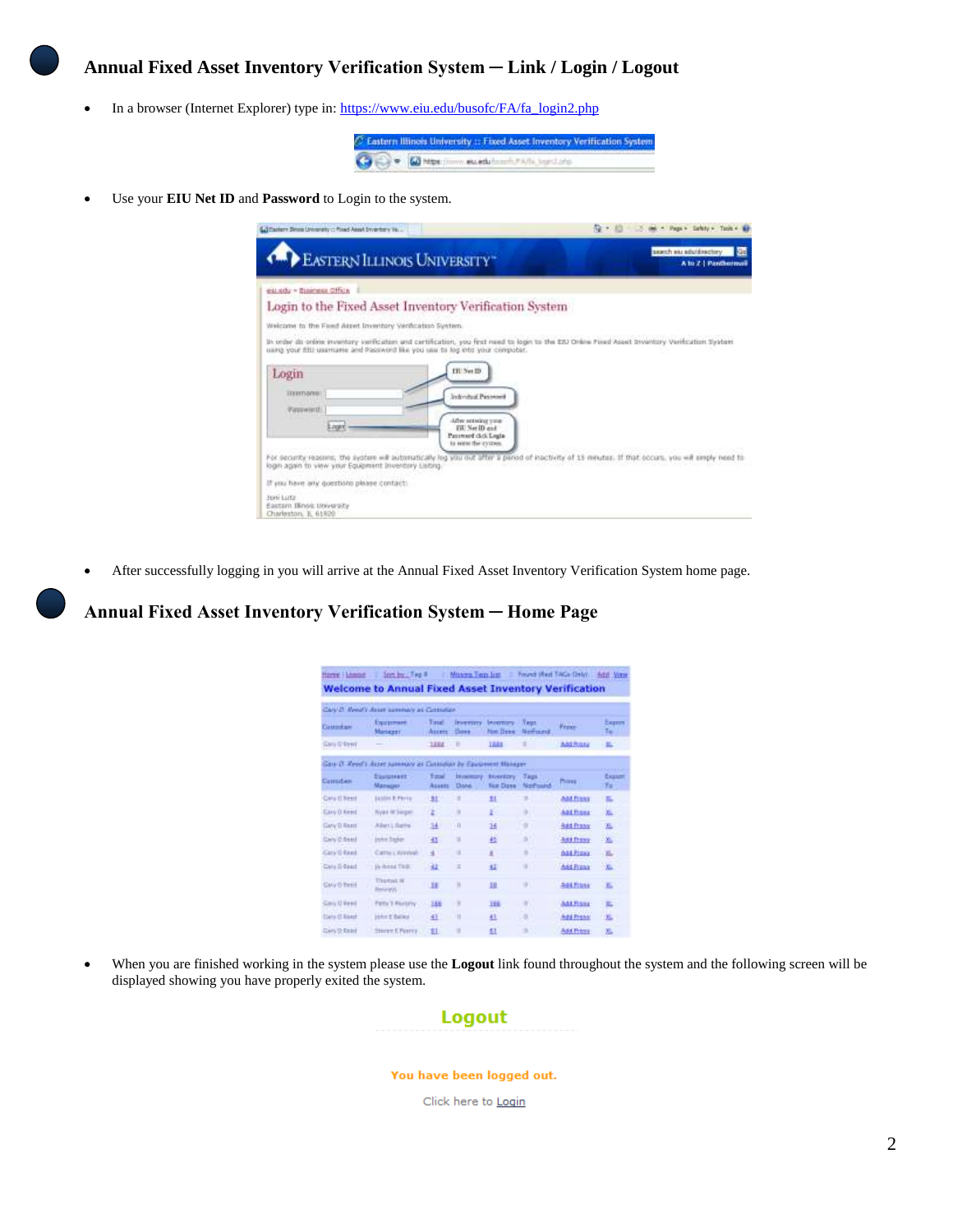|                                      | <b>Rondal X. Mathema's Asset summary as Girladian</b>                                                                         |                         |             |                                                   |                          |                                    | Certify Assets             | custodian is in charge of and<br>their status in the system.                  |                                                                                                                                                                                                    |  |
|--------------------------------------|-------------------------------------------------------------------------------------------------------------------------------|-------------------------|-------------|---------------------------------------------------|--------------------------|------------------------------------|----------------------------|-------------------------------------------------------------------------------|----------------------------------------------------------------------------------------------------------------------------------------------------------------------------------------------------|--|
| Customer                             | Emismant:<br>Manager                                                                                                          | Trist.<br>Accets.       | Done        | thermore breemow, flags                           | Not Denis Authority      | Frank                              | Export<br>$\Sigma_{\rm H}$ |                                                                               |                                                                                                                                                                                                    |  |
| Rendal & Tallania . -                |                                                                                                                               |                         |             | н                                                 |                          |                                    | n.                         | as Custodian by Equipment Manager<br>Level - shows the Food Assets a          |                                                                                                                                                                                                    |  |
|                                      | Constal all Marhensa's Avant aummars as Custodian by Soutoment Manager                                                        |                         |             |                                                   |                          |                                    |                            |                                                                               | custodian is in charge of and their status.                                                                                                                                                        |  |
| Customeran                           | Exciprient:<br>Manager                                                                                                        | Tatal<br><b>Actests</b> | Darie       | breatters Boettery Taxi                           | Nor Deris NotFobiut      | <b>Prickly</b>                     | Export<br>Ta-              |                                                                               | in the system broken down into the totals<br>of individual Equipment Managers.                                                                                                                     |  |
| Roman K. Malmeria  James F. Grandska |                                                                                                                               |                         |             |                                                   |                          |                                    | x.                         |                                                                               |                                                                                                                                                                                                    |  |
|                                      | April 4 Hallwin - Rodal X Hallwin - 2<br>Rondal #: Mathenia's Asset summary at Equipment Manager under Cther's Custodianshur. |                         | Ξ           | и                                                 | $-2 -$                   |                                    | 医                          |                                                                               | as Equipment Manager under Other-<br>Custodianship Level - shows the Fixed<br>Assets an Equipment Manager is in<br>charge of under another Custodinis'<br>denotive and their status in the system. |  |
| Custolian                            | <b>Davidment</b><br><b>Manager</b>                                                                                            | Tutal<br>Ataurá         | Doles.      | Wearners' Sheiringes (Tads)<br>Not Dane Nichhausd |                          | <b>Bronz</b>                       | Export<br>Tu-              |                                                                               |                                                                                                                                                                                                    |  |
| <b>Get 2 Feed.</b>                   | <b>South Church 201</b>                                                                                                       |                         |             | <b>REL</b>                                        |                          | <b>Constant</b><br><b>Citizens</b> |                            |                                                                               |                                                                                                                                                                                                    |  |
|                                      | Komité) (C. Marthenrace Assett summary as Prince                                                                              |                         |             |                                                   |                          |                                    |                            | as Prexy - shows the Fixed Assets an                                          |                                                                                                                                                                                                    |  |
| Currantae                            | Editalizations:<br><b>Manager</b>                                                                                             | Tone<br>Assets          | <b>Done</b> | NUMBER STATISTIC<br>Net Done                      | 17400<br><b>NetFound</b> |                                    | Export<br>Te-              | Equipment Manager is in charge of which<br>have been delegated to the proxyr' |                                                                                                                                                                                                    |  |
| <b>Gan 3 Feed</b>                    | Carly L. Hardwill                                                                                                             | £.                      |             |                                                   |                          |                                    | 氐                          | directive and their status in the system.                                     |                                                                                                                                                                                                    |  |
| <b>Econol &amp; Marketia</b>         | teles F Elajahias                                                                                                             | Ŧ                       |             |                                                   |                          |                                    | в                          |                                                                               |                                                                                                                                                                                                    |  |
|                                      | Royal & Hattens - Roote & Vettera                                                                                             |                         |             |                                                   |                          |                                    |                            |                                                                               |                                                                                                                                                                                                    |  |

\* This screen may appear differently (i.e. fewer levels) depending on the users access role.

### **Annual Fixed Asset Inventory Verification System Home Page ─ Breakdown by Columns**



- Each column number on this page shows the total number of Fixed Assets pertaining to that columns' heading. (i.e. **Total Assets** are the total number of assets per each user's role. **Inventory Done** shows the total number of assets that are accounted for in the system per each user's role. **Inventory Not Done** shows the total number of assets left to be accounted for per each user's role. **Tags Not Found** shows the number of lost, stolen, or missing assets per each users role)
- '**Add Proxy**' will be displayed in the '**Proxy**' column before 'Total Assets' equal 'Inventory Done'. The 'Add Proxy' link will open a form to allow a Proxy to be assigned. If an assigned proxy name is already present clicking the '**Proxy's Name**' will open the form allowing changes to be made to the proxy assignment.
- When the '**Total Assets**' column equals the '**Inventory Done**' column the '**Certify Assets**' link is displayed for the Custodian to electronically certify their inventory.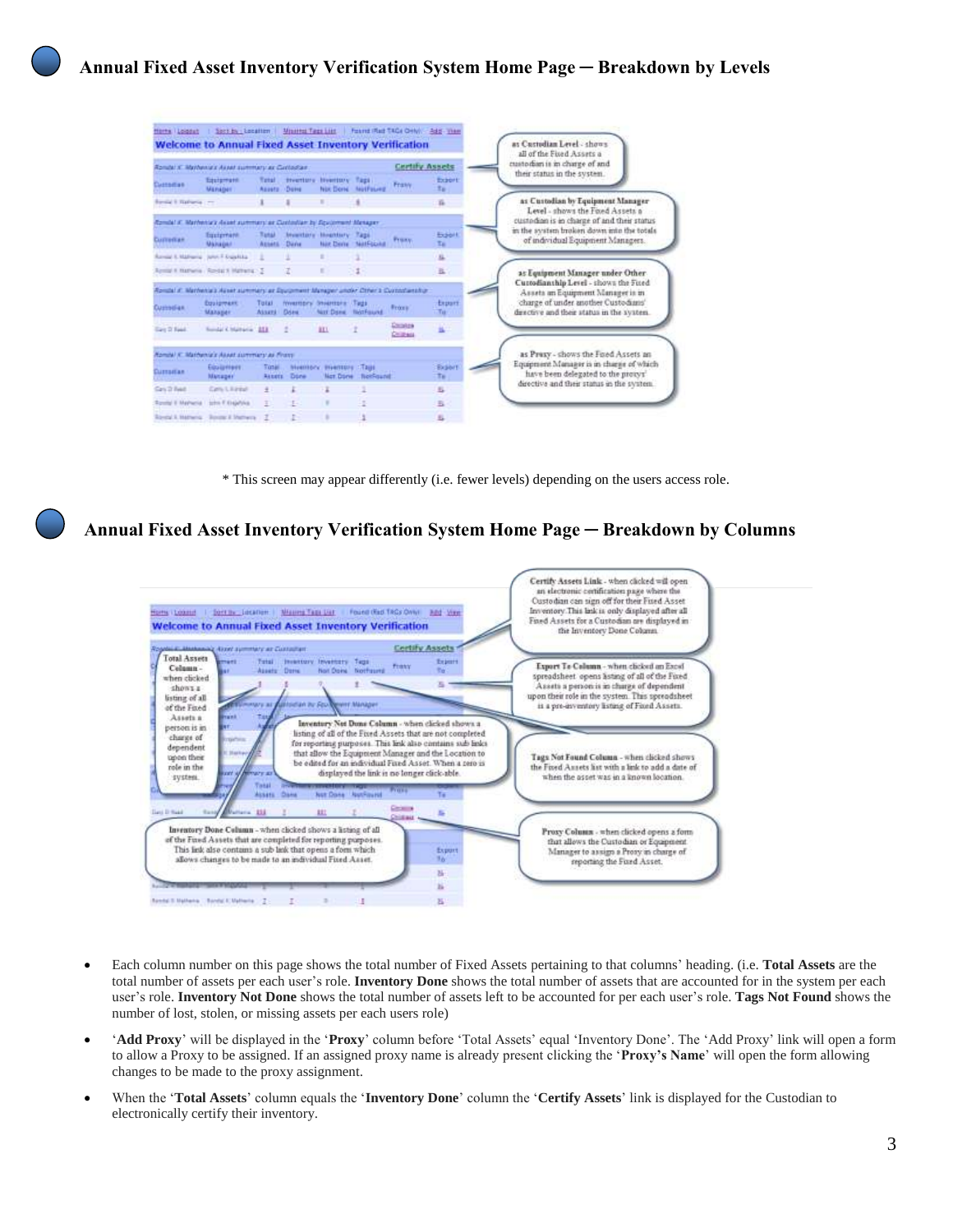(**Red Tags** are inventory items valued **greater than \$500.00**, or items **between \$100.00 and \$500.00** that are **high theft items)**

**Gu** Home | Missing Tags List | Found (Red TAGs Only): Home | Logout Sort by : Tag # **Add View** to Annual Fixed Asset Inventory Verification W con Manager under Oth r's Custodianship Equipme Home - when clicked is Inventory Tags nent Total Inventory port used to return to the main system page. (Page Found Red Tags: Add - when Sort by: - when clicked will not change if clicked clicked will display a form to gives the option to sort while on Home Page.) Mul add found Fixed Assets. by inventory location or by inventory tag number. Found Red Tags: View -**Gary D Reed**  $42$ ne Thill Missing Tags List - when when clicked will show a list of clicked will open a list of found Fixed Assests that have Logout - when clicked missing fixed assets been added to the system. will log the user out of the system.



 **Annual Fixed Asset Inventory Verification System ─ Sort by Page**



Sort by Page Options

When '**Submit**' is clicked all pages throughout the system are sorted by the option of choice. (**Tag #** or **Location**)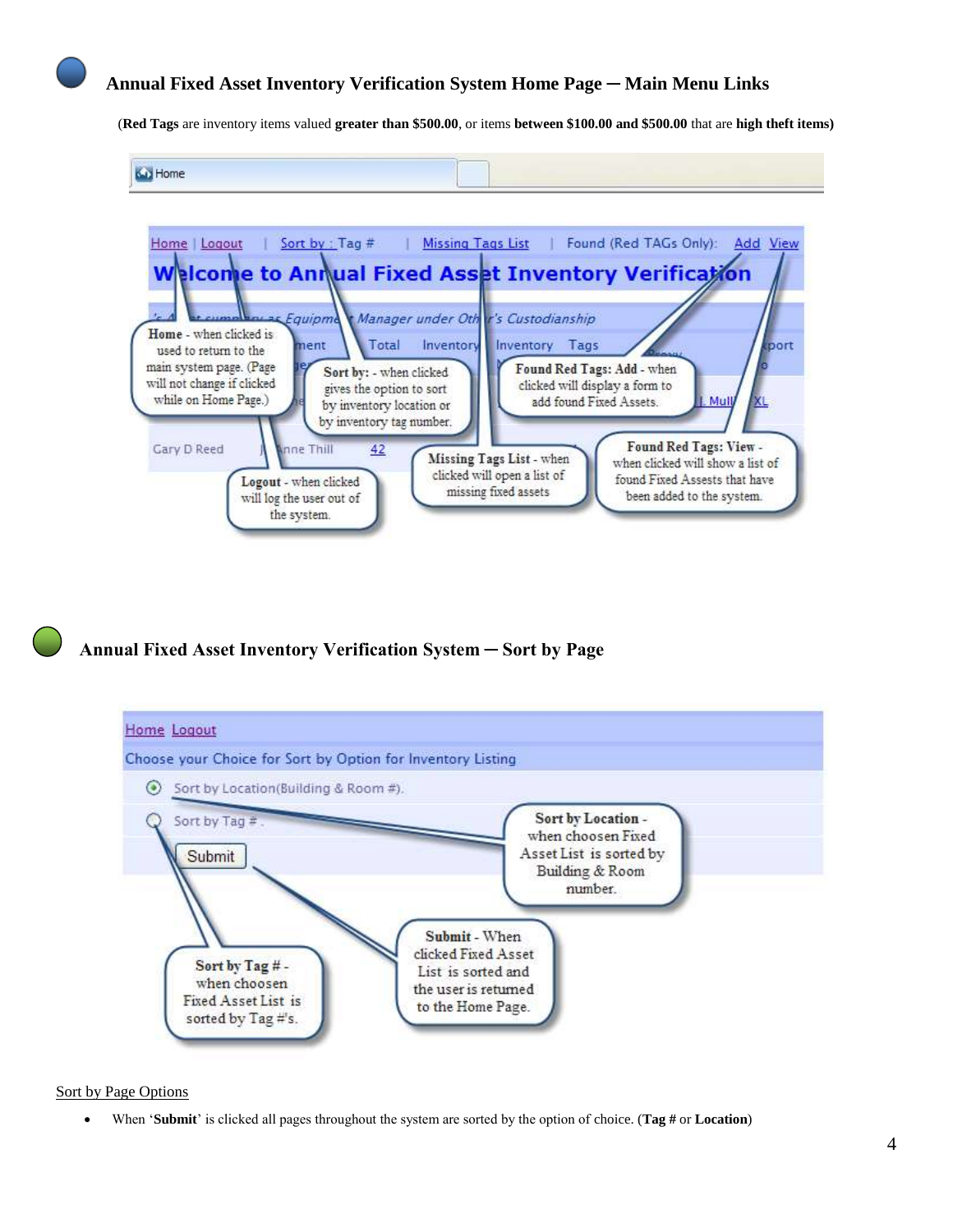|        | <b>Missing Fixed Asset List</b>             |                                                                |            | will provide a means of electronically.<br>certifying and sending a police report.<br>to the EIU Campus Police Department. |            |                   |                         | Missing/Stolen/Lost Inventory Report |
|--------|---------------------------------------------|----------------------------------------------------------------|------------|----------------------------------------------------------------------------------------------------------------------------|------------|-------------------|-------------------------|--------------------------------------|
| Tag #  | <b>Description</b>                          | Custodian.                                                     | Egd<br>Mar | This link is only displayed after a Last<br>Seen Date has been added to a Ford                                             | Serial #   | Last Seen<br>Date | Police<br><b>Report</b> | Notes:                               |
| 135561 | Computer Cateway E-420                      | Cary D'Read                                                    | Rond       | Asset and a Police report has not been<br>bo.<br>filed for that Asset.                                                     | 14191656   | Add Date          |                         |                                      |
| 136492 | Computer Cate                               |                                                                | imdal      | 558                                                                                                                        | 18405295   | 08/18/2012        |                         | missing data.                        |
| 149267 | Computer Cats                               | Missing Fixed Asset List-this<br>page shows a listing of Fixed |            | Last Seen Date - when clicked will<br>reopen the form that will allow                                                      |            | Add Date          |                         |                                      |
| 144265 | <b>Computer Cata</b>                        | Assets that are not accounted.                                 |            | modification of the date of last known.<br>sighting of the Fixed Asset. The Last                                           | 0055775178 | <b>Add Date</b>   |                         |                                      |
| 02908€ | Microscope Ad                               | for in the Fixed Asset<br>Inventory System                     |            | Seen Date is displayed after the initial<br>form is opened but before a Police                                             | 330999     | Add Data          |                         |                                      |
| 057590 | Tank Oil Quint<br>Mornglevan 001            |                                                                |            | report has filed for that Asset.<br>--------                                                                               |            | Add Date          |                         |                                      |
| 064438 | <b>Prajactor Opaque</b>                     | Carry D Read                                                   | Randal     | Add Date - when clicked will open a                                                                                        | HITES20    | <b>Add Date</b>   |                         |                                      |
| 101257 | Camera Image Jvc.                           | Rondal K Wathenia Jahn F K                                     |            | form that will allow the addition of<br>date of last known sighting of the<br>Fixed Asset. Add Dute is displayed           | 06061477   | 02/01/2012        | Filad                   | atill out found.                     |
| 47112  | Computer Gateway 5-6100-C                   | Rondal K Mathema Rondal F                                      |            | before the initial form is opened.                                                                                         |            | 02/01/2012        | Filad                   | not found.                           |
| 122553 | Record Storage Mobile Media                 | Rondal K Mathenia : Rondal K J                                 |            | Police Report Filed - after the                                                                                            |            | Add Date          |                         | change                               |
| 122558 | Record Storage Mobile Media                 | Rondal K Mathenia - Rondal K                                   |            | Police Report is filed the link<br>becomes non-editable and displays<br>the Last Seen Date that was                        |            | <b>Add Date</b>   |                         |                                      |
| 121134 | Aluminum Dock Board6 0° X 60°<br>6' starpht | Rondal K Mathenia - Rondal R                                   |            | reported and an indicator shows.<br>the report has been Tiled."                                                            |            | <b>Add Date</b>   |                         |                                      |

#### Missing/Stolen/Lost Inventory Item Report

- To Include a Fixed Asset into **Missing/Stolen/Lost Inventory Item Report**, the User has to assign a **Last Seen Date** to a Missing Tag number.
- The User can assign **Last Seen Date** either from '**Missing Fixed Asset List'** (Missing Tags List Link from Home page) or '**Fixed Asset List – Not Found**' (Tags NotFound link from Home Page)
- On the 'Missing Fixed Asset List' page, the **Missing/Stolen/Lost Inventory Report** link will only be seen when the **Last Seen Date** has been assigned to at least one Fixed Asset tag, and a Police report has not already filed for that Fixed Asset tag number.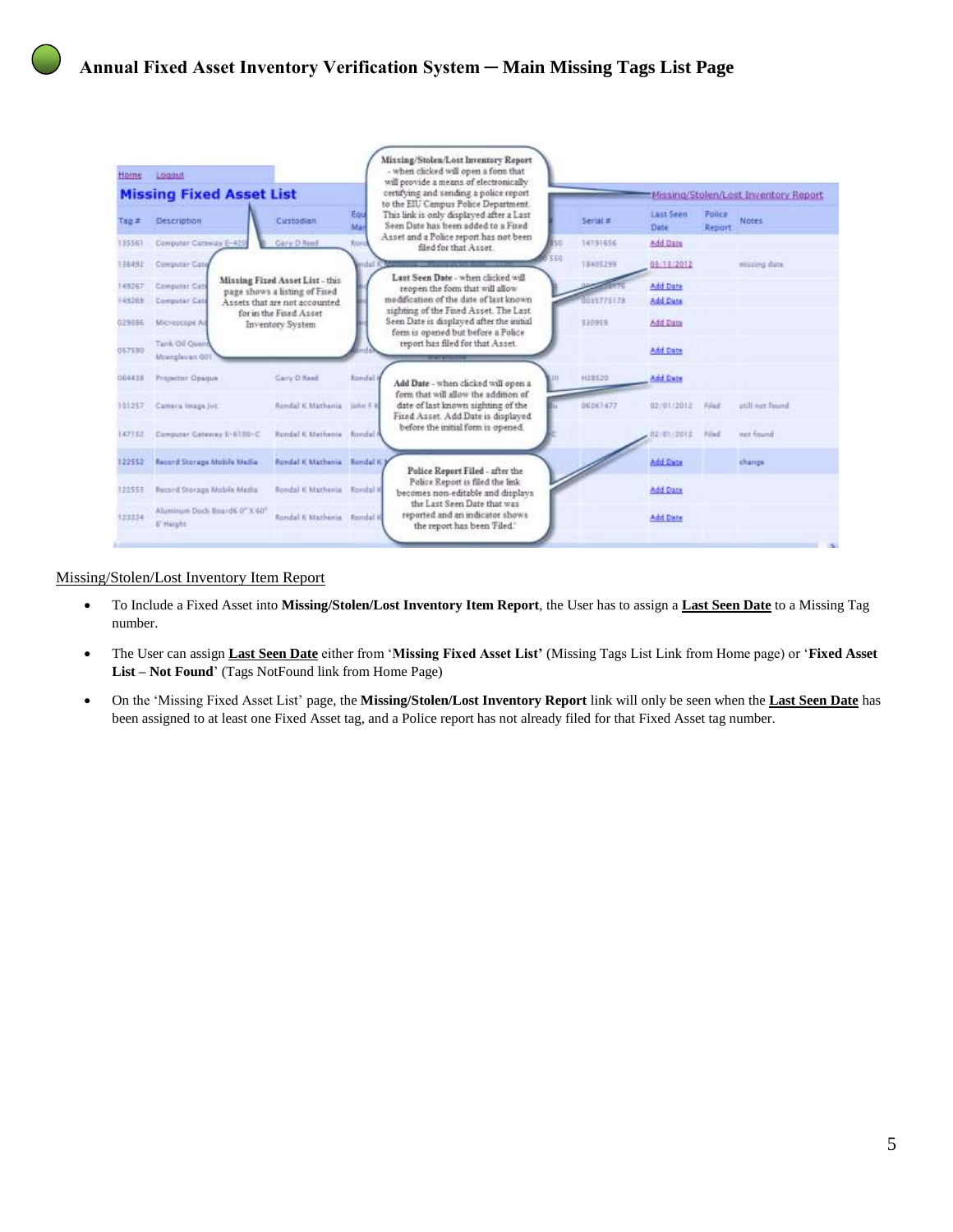# **Annual Fixed Asset Inventory Verification System ─ Inventory Not Done Page**

|    | Home Logout |                           |                                                           | Alert : *** You have one or more tags without a Location (Building and Room), Location must be assigned for all tags. |                    |                                                                                                          |                            |                       |             |              |
|----|-------------|---------------------------|-----------------------------------------------------------|-----------------------------------------------------------------------------------------------------------------------|--------------------|----------------------------------------------------------------------------------------------------------|----------------------------|-----------------------|-------------|--------------|
|    |             |                           | <b>Fixed Asset List - Inventory Not Done</b>              |                                                                                                                       |                    | Alert: this will appear when a Fixed Asset does not have a Building or Room # assigned to it. If         |                            |                       |             |              |
|    |             | Custodian: Bonnie D Irwin |                                                           |                                                                                                                       |                    | these fields are left blank the Asset will remain on the Fixed Asset List - Inventory Not Done listing'. |                            |                       |             |              |
| OK | <b>NF</b>   | Tag #                     | <b>Description</b>                                        | <b>Equipment Manager</b>                                                                                              | Acqn_Date Building |                                                                                                          |                            | Room Model #          | Serial #    | <b>Notes</b> |
|    |             |                           | 163523 External Hard Drive Lacie Hard Disk Bonnie D Irwin |                                                                                                                       | $-103/26/2012$     | $\overline{\phantom{a}}$                                                                                 |                            | Lacie Hard Disk Max 4 |             |              |
|    |             |                           | 163524 External Hard Drive My Book Essen Bonnie D Irwin   |                                                                                                                       | $-03/22/2012$      | ▼                                                                                                        |                            | My Book Essential 2TE |             |              |
|    |             |                           | 163525 External Hard Drive My Book Essen   Bonnie D Irwin |                                                                                                                       | $-03/22/2012$      | ▼                                                                                                        |                            | My Book Essential 2TE |             |              |
|    |             |                           | 163526 External Hard Drive My Book Essen   Bonnie D Irwin |                                                                                                                       | $-103/22/2012$     | ۰                                                                                                        |                            | My Book Essential 2TE |             |              |
|    |             |                           | 163527 External Hard Drive My Book Essen   Bonnie D Irwin |                                                                                                                       | $-03/22/2012$      | $\overline{\phantom{a}}$                                                                                 |                            | My Book Essential 2TE |             |              |
|    |             |                           | 155302 Computer, XSERVE QUAD                              | Bonnie D Irwin                                                                                                        | $-06/25/2008$      | Stu Serv Bldg                                                                                            | $\blacktriangleright$ 2312 |                       | G88272N4X8S |              |
|    |             |                           | 155367 Computer XSERVE QUAD                               | Bonnie D Irwin                                                                                                        | $-06/25/2008$      | Stu Serv Bldg                                                                                            | $\blacktriangleright$ 2312 |                       | G88271JVX8S |              |
|    | Home Logout | Save                      | Complete<br>Mark All Found                                |                                                                                                                       |                    | *** Mark ALL Found will mark all above listed assets as found, except any NF check box marked assets     |                            |                       |             |              |

#### Inventory Not Done Report

- This page gives the user the option of marking the Asset as '**OK**' (accounted for) or '**NF**' (Not Found). When the Asset is marked OK or NF and then the changes are '**Saved**'; OK Assets are moved to the 'Inventory Done' page and the NF Assets are moved to the 'Tags NotFound' page and they can then be found under those columns on the 'Home' page. After clicking '**Save**' the user can then stop and return to completing the list at a later time.
- For users whose pages have many assets displayed **check marking 'NF'** for only assets that are Not Found and then **check marking the 'Mark All Found' box** displayed at the bottom of the page, then clicking the '**Complete**' button will mark all unchecked assets as 'OK' and move them to the '**Inventory Done'** page, and move all NF checked assets to the '**Tags NotFound**' page; this eliminates the need of check-marking each asset as 'OK' on the list.
- The Description, Equipment Manager, Building, Room Number, Model Number, Serial Number, and Notes can be **added** (if not present) or **reassigned** or **modified** from this page.
- Changes made on this page must be committed by clicking the '**Save**' button.
- If **all** Assets are found to be in the OK status the user can check the '**Mark All Found**' checkbox and then click the '**Complete**' button to update all Assets listed on this page.
- All changes made on this page will **update** the database in the **Fixed Asset** system and then the Business Office will use this information to update the B**anner** system.
- If a Fixed Asset does not have a **Building** or **Room Number** location assigned to it an **Alert will be presented** at the top of the Fixed Asset List. A Building and or a Room Number must be assigned to the Fixed Asset or it will remain on the Fixed Asset List – Inventory Not Done listing.

#### Inventory Not Done Report – Find Function

 Pressing the '**Ctrl + F**' keys on the keyboard will show the **Find** function toolbar. The user can enter the Tag # to search for in the Find input box and press Enter. The tag # will be searched for within the displayed list and if the tag # is found it will be highlighted and displayed for the user. (Some browsers may not support this function).

| Scale + Chicago + Joseph Motor<br>U kas keess lads as<br>New fee (France + Least<br><b>A few ages</b>                                                                                                                                                                                                                                                                                                                                                                                              | galaxi standar<br>8-1-8-Erry: New McNeiller and and a further of these common a                                                                                                                                                                                                                                                                                                                                                                                                                                                                                                                                                                                             | <b>APPLICATION</b><br>1015 V.B. |
|----------------------------------------------------------------------------------------------------------------------------------------------------------------------------------------------------------------------------------------------------------------------------------------------------------------------------------------------------------------------------------------------------------------------------------------------------------------------------------------------------|-----------------------------------------------------------------------------------------------------------------------------------------------------------------------------------------------------------------------------------------------------------------------------------------------------------------------------------------------------------------------------------------------------------------------------------------------------------------------------------------------------------------------------------------------------------------------------------------------------------------------------------------------------------------------------|---------------------------------|
| <b>State Labour</b><br>Fixed Asset List - Enventury Not Done<br>mid-A<br>Call - Shortaker<br>-<br><b>Green Model A</b><br>. Terramental page  In plus and channels<br>Lasterda, Departmentando for to all of-<br>Logic Librarian<br>Selection<br>40 country con a 2000 Pages<br><b>BERTHE Three freed four and Considerer</b><br>I disc i liabe<br>40. If you cloud \$44.0 flasce.<br>285, 680<br>Lokato, San Houston by Arts of the United States<br>Michigan control \$500 forces<br>SENIOR ROLL | <b>Service</b><br>Fasal Avent Unit - Total Assets<br>shares away and the control of the con-<br>$\frac{1}{2} \left( \begin{array}{ccc} 0 & 0 & 0 \\ 0 & 0 & 0 \\ 0 & 0 & 0 \\ 0 & 0 & 0 \\ 0 & 0 & 0 \\ 0 & 0 & 0 \\ 0 & 0 & 0 \\ 0 & 0 & 0 \\ 0 & 0 & 0 \\ 0 & 0 & 0 \\ 0 & 0 & 0 \\ 0 & 0 & 0 & 0 \\ 0 & 0 & 0 & 0 \\ 0 & 0 & 0 & 0 \\ 0 & 0 & 0 & 0 & 0 \\ 0 & 0 & 0 & 0 & 0 \\ 0 & 0 & 0 & 0 & 0 \\ 0 & 0 & 0 & 0 & 0 \\ 0 & 0 & 0$<br>2. The Charles state line and a top commer-<br>It is three conditioned bound. Some some, or see.<br>In 1979, and 1979 the company of the first and the transit<br>distant.<br>2. R. S. Ster, Glennill,  Streeth,  4 and  in all. |                                 |
| (Internet Explorer version 8)<br><b>E ELAGUE TOWARY</b><br>+ Union the Construction of this construction and Monte in the Construction of                                                                                                                                                                                                                                                                                                                                                          | (Google Chrome version 18.0.1025.142)<br>$ \frac{1}{2}$ . The best if the sature are set by $2.04 - 0.01$                                                                                                                                                                                                                                                                                                                                                                                                                                                                                                                                                                   |                                 |
| <b>DULL LEWIS</b><br>Fixed Asset List - Total Assets<br>Coldman Line & Real Coldman Line                                                                                                                                                                                                                                                                                                                                                                                                           |                                                                                                                                                                                                                                                                                                                                                                                                                                                                                                                                                                                                                                                                             |                                 |
| In the M. Sea Concession. The Company is seen a second                                                                                                                                                                                                                                                                                                                                                                                                                                             | <b>Book State C</b><br><b>SHOP</b><br><b>Terminal</b>                                                                                                                                                                                                                                                                                                                                                                                                                                                                                                                                                                                                                       |                                 |
| 27 27 27 cent - Contribut Statistic particular                                                                                                                                                                                                                                                                                                                                                                                                                                                     | <b>STELLING ORDINARY</b><br>49.996   \$30.000                                                                                                                                                                                                                                                                                                                                                                                                                                                                                                                                                                                                                               |                                 |
| 21 22 23 now have the first painting of the Children and the Children and<br>25. 25. 25 new Assessment, Lawrence Concert Marsett, Inc.                                                                                                                                                                                                                                                                                                                                                             | main<br>$\frac{1}{2} \left( \frac{1}{2} \right)^{2} \left( \frac{1}{2} \right)^{2} \left( \frac{1}{2} \right)^{2} \left( \frac{1}{2} \right)^{2}$                                                                                                                                                                                                                                                                                                                                                                                                                                                                                                                           |                                 |
| * Pred ISSNT                                                                                                                                                                                                                                                                                                                                                                                                                                                                                       | A lost & Evenue + Highland in  Magnizine                                                                                                                                                                                                                                                                                                                                                                                                                                                                                                                                                                                                                                    |                                 |

(FireFox version 11)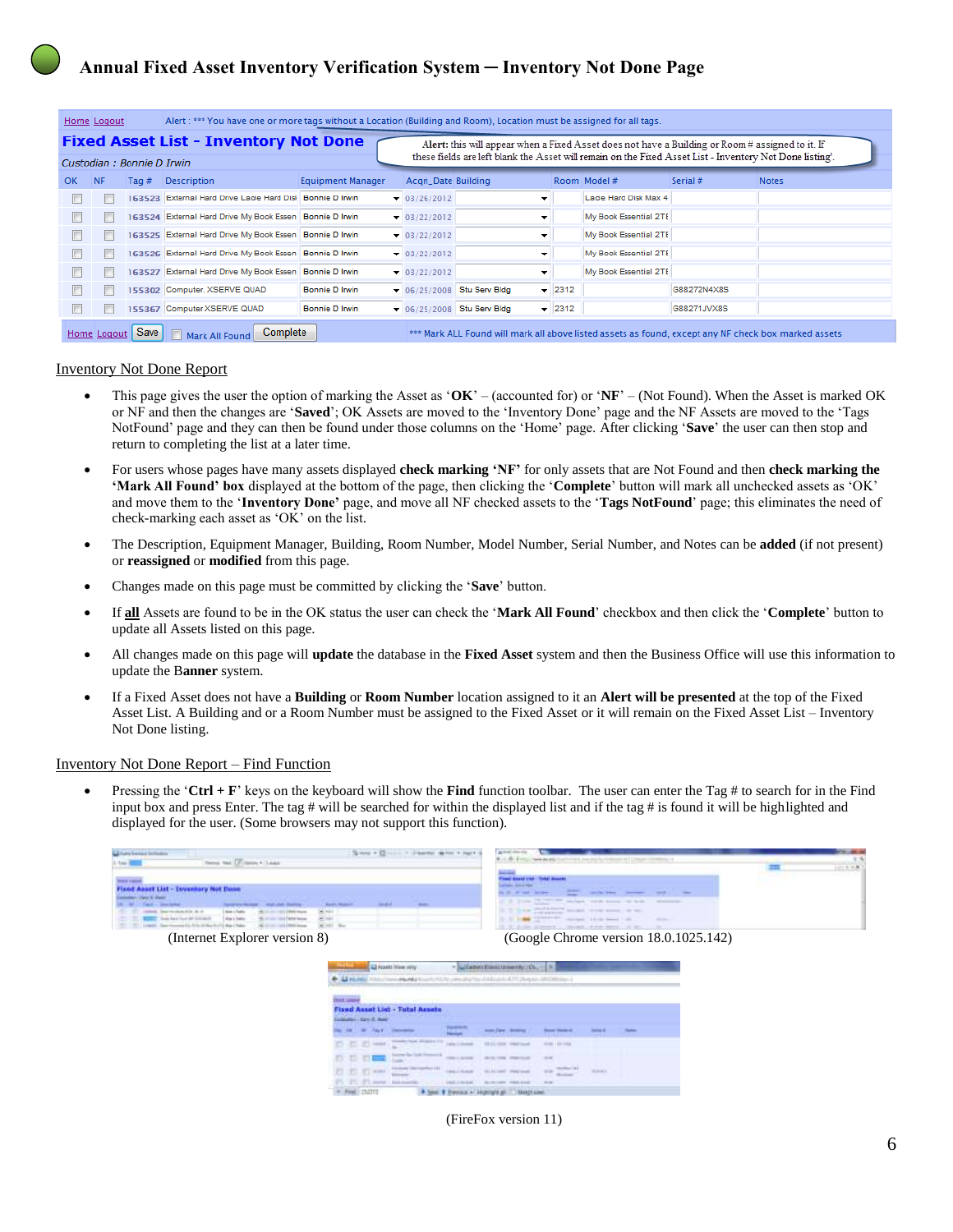(**Red Tags** are inventory items valued **greater than \$500.00**, or items **between \$100.00 and \$500.00** that are **high theft items**)

I

| FTag:                                                                                   | Verify PTag | Fixed Asset tag manber.                                                                          |
|-----------------------------------------------------------------------------------------|-------------|--------------------------------------------------------------------------------------------------|
| <b>Devertoim</b>                                                                        |             | Verify PTag - verifies if a found Fixed<br>Asset tag number is already in the system.            |
| Custodian                                                                               |             |                                                                                                  |
| Equipment Manager                                                                       |             | Dropdown Menus - when clicked each<br>displays a menu allowing changes to be made                |
| fluilding:                                                                              |             | to the assignment of the Custodian, Equipment<br>Manager, or the Building location for the Fixed |
| Room                                                                                    |             |                                                                                                  |
| Add Found Red Tag - is an                                                               |             |                                                                                                  |
| input form allowing Fixed<br>Asset information to be added<br>into the tracking system. |             |                                                                                                  |
|                                                                                         |             | And PTAG - when clicked                                                                          |

Found Red Tags Add Page

- A found Fixed Asset tag can be typed into the input box and the User can click '**Verify PTag**' to see if the item has been accounted for in another location or by another Custodian. If the tag is already in the system a screen similar to the one below will be displayed.
- If the Fixed Asset is not already in the system the user can fill in all information for the asset and click '**Add Ptag**'. The information is then submitted to the **Found Red Tags View Page**.

|                           | Fixed Assets - This Tag Already Exists in Inventory- Please contact |
|---------------------------|---------------------------------------------------------------------|
| Flag:                     | 112816                                                              |
| Description :             | Car 91 Dodge Spon #146                                              |
| Custodian                 | Gary D Reed                                                         |
| Equipment Manager         | In Anne Thill                                                       |
| Building /                | Central Stores                                                      |
| <b>IFM ERILL</b><br>Ragmi | 1000                                                                |
| Model #                   | Sefety Program                                                      |
| Senal # 1                 | <b>STAR</b><br>183XA46K6PF563574                                    |
| Home Loggia               | <b>Sack</b>                                                         |

# **Annual Fixed Asset Inventory Verification System ─ Found Red Tags View Page**

| <b>Ranker E</b><br><b>Barrow &amp; Alliance</b><br><b><i>RUULUROSIS</i></b> | ArmitAtur              | About the Same        | <b>ITTE</b> |  |
|-----------------------------------------------------------------------------|------------------------|-----------------------|-------------|--|
|                                                                             |                        |                       |             |  |
|                                                                             | <b>Billy M Waskett</b> | <b>Bransınd Power</b> | <b>PIZK</b> |  |
| <b>Riseries</b>                                                             | date I fine.           | <b>Simular</b> inco-  | 1111        |  |
| <b>Island Dee</b>                                                           |                        | Massachist Marry      | 1413        |  |
| <b>Arture   Dea-</b>                                                        | $OmtF$ <sup>D</sup>    | TEMP HATEL            | 13.IT       |  |
|                                                                             |                        | <b>Charles</b>        |             |  |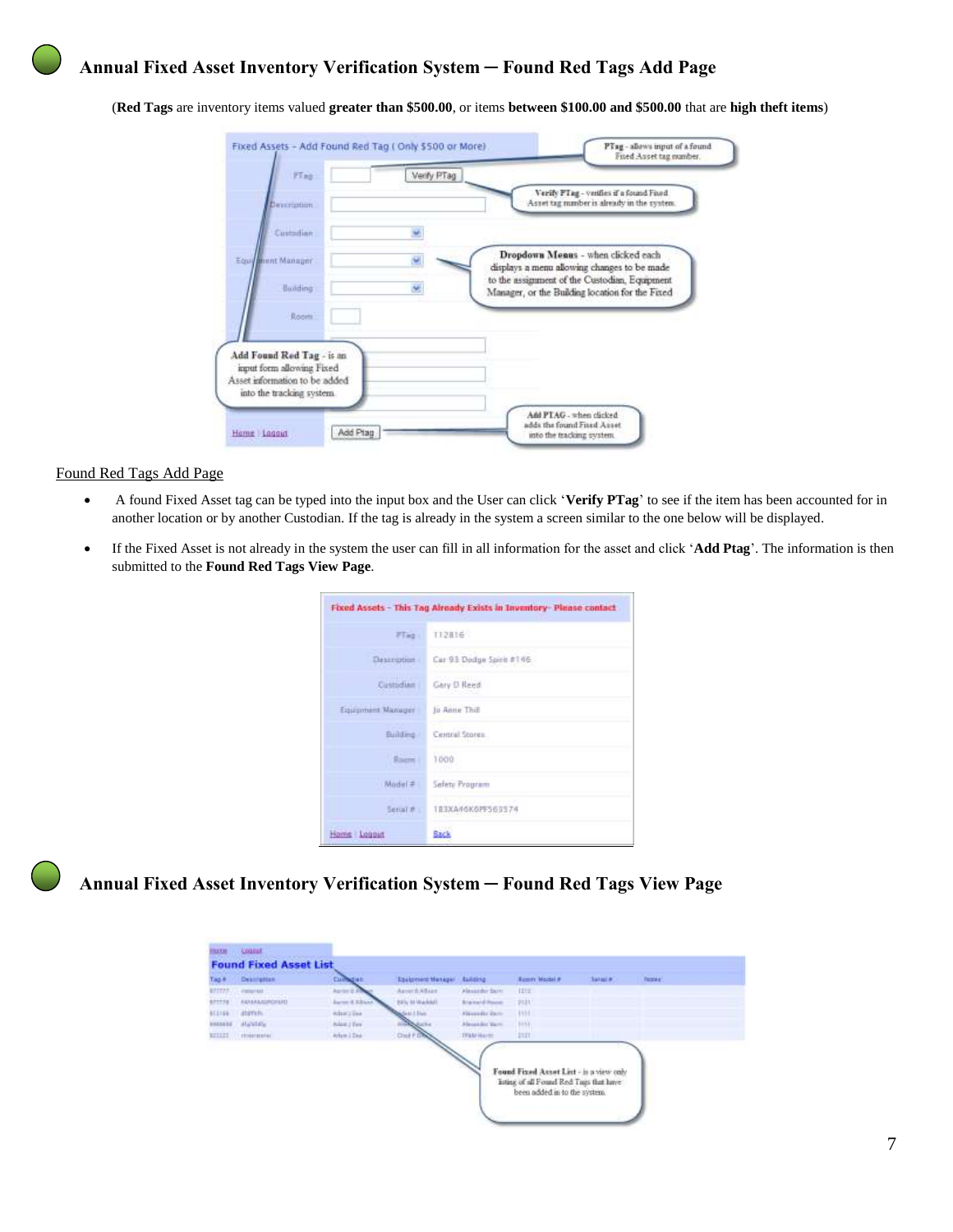# **Annual Fixed Asset Inventory Verification System ─ Add Last Seen Date Page**

| Custodian                                                      | <b>Randal K Mathema</b>   |                                                                                                                                    |
|----------------------------------------------------------------|---------------------------|------------------------------------------------------------------------------------------------------------------------------------|
| FTag:                                                          | 131257                    |                                                                                                                                    |
| Description.                                                   | Camera Image Juc.         |                                                                                                                                    |
| Equipment Manager:                                             | John F Krajefska          | Last Seen Date - allows editing of the date<br>of the last accounting of the Fixed Asset.                                          |
| Liscation                                                      | Property Warehouse - 1000 | Please be sure to use the format<br>MM/DD/YYYY to enter the date.                                                                  |
| Model #                                                        | $A_n - P700u$             |                                                                                                                                    |
| Serral #                                                       | 063K1477                  | Notes - allows editing of notes                                                                                                    |
| Last Senti Doze:                                               | MM/OB/YYYY                | pertaining to the Fixed Asset.                                                                                                     |
| Note:                                                          |                           |                                                                                                                                    |
| <b>Contractor</b><br>Home   Logous<br><b>SALES AND ADDRESS</b> | Update                    | Update - sumbits all changes input with this<br>form to the system and then returns to the<br>Main Missing Fixed Asset List. After |

#### Last Seen Date and Notes Form

- Changes made with this form are sent to the '**Missing Fixed Asset List**' which is accessible from the Home page.
- Existing **Last Seen Date's** and **Notes** can be edited from this form.
- Changes made on this page must be committed by clicking the '**Update**' button.

## **Annual Fixed Asset Inventory Verification System ─ Tag Change Post Inventory Page**

| Cantodian          | Rondal K-Mathenia                   | be changed in the tracking system after<br>being added to the inventory.                   |
|--------------------|-------------------------------------|--------------------------------------------------------------------------------------------|
| PT ag              | 131257 <i>D</i> Found:<br>Not Found | Found / Not Found checkboxes - allows                                                      |
| Description        | Camera Image Jvc                    | editing of Fined Asset status.                                                             |
| Squipment Manager: | John F Krajefska                    | Dropdown Menus - when clicked each                                                         |
| Euriding           | Property Warehouse                  | displays a menu allowing changes to be made<br>to the assignment of the Equipment Manager, |
| Room               | 1000                                | or the Building location for the Fixed Asset.                                              |
| Model #            | 4a-P700u                            |                                                                                            |
|                    | 063K1477                            |                                                                                            |
| Serial # :         |                                     |                                                                                            |

#### Tag Change Post Inventory Page

- This page is accessed from the '**Inventory Done**' column link.
- Changes made on this page are made **after an Asset is added** into the system but **before being certified** by the Custodian.
- Information can be **changed on this form** to all input boxes, checkboxes, and dropdown lists.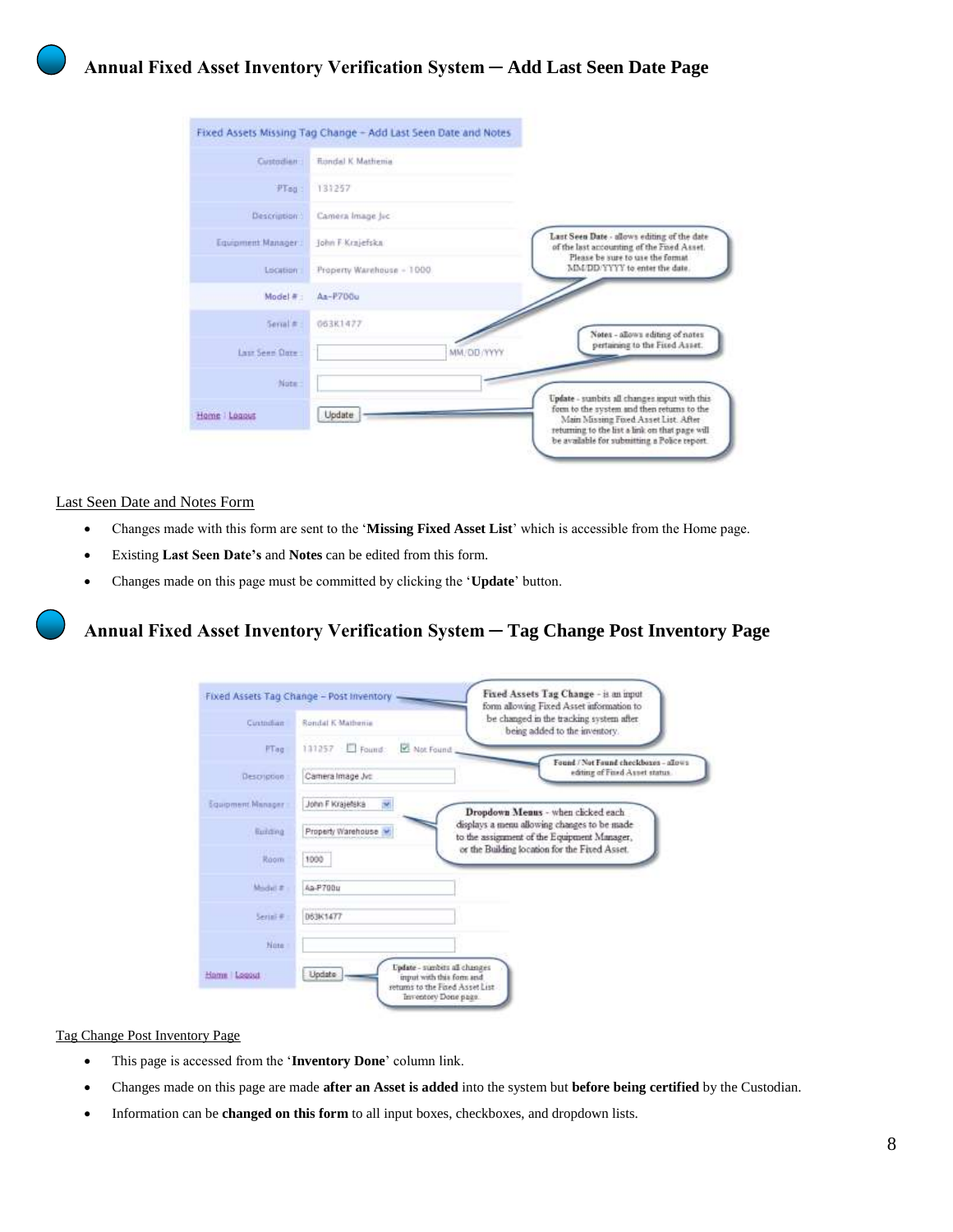| Rondal                     | Certify Assets Link -                                                                                                                                                              |   |             |                                                     |          | <b>Certify Assets</b>                         |              |
|----------------------------|------------------------------------------------------------------------------------------------------------------------------------------------------------------------------------|---|-------------|-----------------------------------------------------|----------|-----------------------------------------------|--------------|
| Custodi                    | found on Home Page                                                                                                                                                                 |   |             | Inventory Tags<br>Not Done                          | NotFound | Proxy                                         | Export<br>To |
| Rondal K<br>Mathenia       |                                                                                                                                                                                    | 8 | 8           | ٥                                                   | 5        | Add Proxy                                     | XL           |
|                            |                                                                                                                                                                                    |   | (Home Page) |                                                     |          |                                               |              |
|                            |                                                                                                                                                                                    |   |             |                                                     |          |                                               |              |
| Hame Loggar                |                                                                                                                                                                                    |   |             |                                                     |          |                                               |              |
| 2012 Inventory Camfication |                                                                                                                                                                                    |   |             |                                                     |          |                                               |              |
|                            |                                                                                                                                                                                    |   |             |                                                     |          |                                               |              |
|                            | Process main ration of the necessit antiumperty visible the contact and cupervision has been compressit. The<br>require of true economics are an indicated                         |   |             |                                                     |          |                                               |              |
|                            | 8. Normber of my myentaty intens knights!                                                                                                                                          |   |             |                                                     |          | <b>Certification Report-</b>                  |              |
|                            | 3. Number of my Pombox Term; rekorcent.                                                                                                                                            |   |             |                                                     |          | gives a nummitry of<br>Fixed Assets under the |              |
|                            | Norwbert of my myermany hims Tepertee as Musing Staten Late Nom-                                                                                                                   |   |             |                                                     |          | Custodians control:                           |              |
|                            | It interests a services to the content of the interest of the                                                                                                                      |   |             |                                                     |          |                                               |              |
|                            | French control that above licenses correct and by submitting this faces ( (Alanda) K Hatta (a), and<br>electronically contilizing the inventory similar my control and assemblate. |   |             |                                                     |          |                                               |              |
| Sutenti:                   |                                                                                                                                                                                    |   |             |                                                     |          |                                               |              |
|                            |                                                                                                                                                                                    |   |             | Sabmit - when clicked<br>sends the Custodians Fixed |          | Custodians Name-<br>auto-filled               |              |

(Inventory Certification Page)

#### How to Certify Inventory

- On the system Home Page, when the '**Total Assets column**' equals the '**Inventory Done column'** the '**Certify Assets**' link is displayed for the Custodian to electronically certify their inventory. After clicking the '**Certify Assets**' link the '**Inventory Certification page**' will be displayed (as shown above).
- The Custodian is given a **summary of their Fixed Assets** available for certification and their **status** in the system. Displayed are the number of **Assets located**, the number of **Assets not located**, the number of **Assets reported as missing**, and the number of **Assets found but not on the Custodians' inventory list**. Also automatically displayed is the **name of the Custodian** who is certifying the inventory.
- Check the '**Certification' Check box** and click the '**Submit**' button at lower left side of the report. The following actions will take place when the Custodian clicks the '**Submit**' button.
	- o All **Assets will be finalized** in Fixed Asset database for the respective Custodian and they will be **presented with a message** similar to the one below.
	- o After the message is displayed the Custodian can **return** to the system Home page but **no further changes** to their inventory can be made. The Custodian can return to the system Home page and **still be able to file a Police report** within the system.

#### **Rondal K Mathenia,**

Thank you, You successfully certified your Fiscal Year 2012 Fixed Asset Inventory Certification.

Home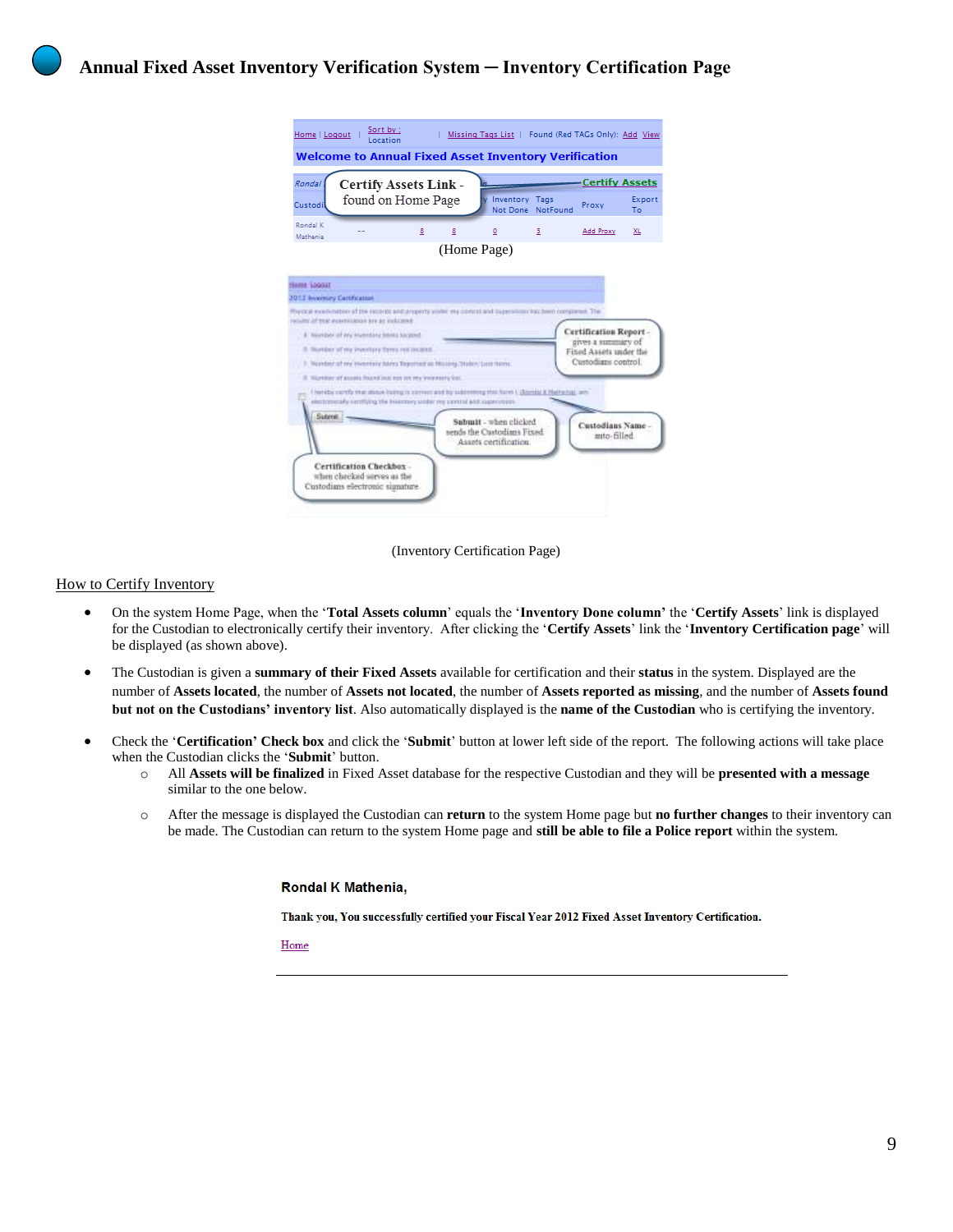|         | Reporting Person : Rondal K. Mathenia                                                                                                   | Date Reported: 09-Mar-2012 |                                                                                                                                   |                                             | Signature: rkmatherea@129.67.18:149@03092012135513 |
|---------|-----------------------------------------------------------------------------------------------------------------------------------------|----------------------------|-----------------------------------------------------------------------------------------------------------------------------------|---------------------------------------------|----------------------------------------------------|
| Tag #   | Distribution                                                                                                                            | Sariat #                   | / Vature                                                                                                                          | Date Lart Seevil                            | <b>Location Last Savit</b>                         |
| 151257  | Camera Image(Inc.)                                                                                                                      | 201011477                  |                                                                                                                                   | 7899.00 02:01/2012                          | Property Warshouse - 1203                          |
| 147102  | Computer Category 6-K199-C                                                                                                              |                            |                                                                                                                                   | 100920-02010                                | Proserry Warehouse - 1988                          |
| 1231351 | Pallet Truck Burbay N 40° 8.17°                                                                                                         |                            |                                                                                                                                   | 100.00-010073012                            | Property/Warehouse - 7645                          |
|         | University PULICE DEPARTMENT:<br>Submit<br>Certification Checkbox<br>-when checked serves<br>as the Costo dama<br>electronic signature. |                            | Sulout - when clocked submits the<br>Missing Stolen Lost Inventory<br>Jurn Report devotly to the ERI<br>Carapus Palice Department | Current Logged In<br>Every Name - suto-dard |                                                    |

#### Missing/Stolen/Lost Inventory Item Report

- To Include a Fixed Asset into **Missing/Stolen/Lost Inventory Item Report**, the User has to assign a **Last Seen Date** to a Missing Tag number.
- The User can assign **Last Seen Date** either from '**Missing Fixed Asset List'** (Missing Tags List Link from Home page) or '**Fixed Asset List – Not Found**' (Tags NotFound link from Home Page)
- On the 'Missing Fixed Asset List' page, the **Missing/Stolen/Lost Inventory Report** link will only be seen when the **Last Seen Date** has been assigned to at least one Fixed Asset tag, and a Police report has not already filed for that Fixed Asset tag number.

How to file Missing/Stolen/Lost Inventory Item Report Electronically

- Assign **Last seen Dates**' to **all** the Fixed Asset Tags which need to be filed on the Police report.
- Click the **Missing/Stolen/Lost Inventory Report** link on op left hand corner of **Missing Fixed Asset List Page**.
- The link will open a **Missing/Stolen/Lost Inventory Item Report** page and provide a **list of all Tags** that could be included with police report.
- Check the '**Check box**' and click the '**Submit**' button at lower left side of the report. The following actions will take place when user clicks the '**Submit**' button.
	- o **Report** will be **E-mailed** to Police as a PDF attachment with **CC to User** and **Fixed Asset Accountant** in Business office.
	- o **All Tags** in the report are **flagged** to indicate Police report has been filed.
	- o The User will then be presented **a message page** which should say the following: "Your Missing/Stolen/Lost Inventory Item Report submitted electronically to EIU Police Department. Copy of the report is E-Mailed to you for your records", Please check your email."

| Rondal K. Mathenia |  |  |  |  |  |  |
|--------------------|--|--|--|--|--|--|
|--------------------|--|--|--|--|--|--|

Your Missing/Stolen/Lost Inventory Item Report submitted electronically to EIU Police Department. Copy of the report is E-Mailed to you for your records, Please check your email

Heme

The user only sees the above message if all the actions are successful. The User can click the Home link to return to the system Home page.

#### Attachment sent to Fixed Asset Accountant

| Submett: | <b>Massey Stolen Last Imeritory Bare Report Attachment</b>                                                                                      |
|----------|-------------------------------------------------------------------------------------------------------------------------------------------------|
|          | I Message " Man out 2012/01/34 pdf (3 kin.                                                                                                      |
| Jenifer. |                                                                                                                                                 |
|          | Please see atached Missing Stolen Low Investory frem Report. This report is signed digitally and submitted electronically by Rondal K. Mathenia |
|          |                                                                                                                                                 |